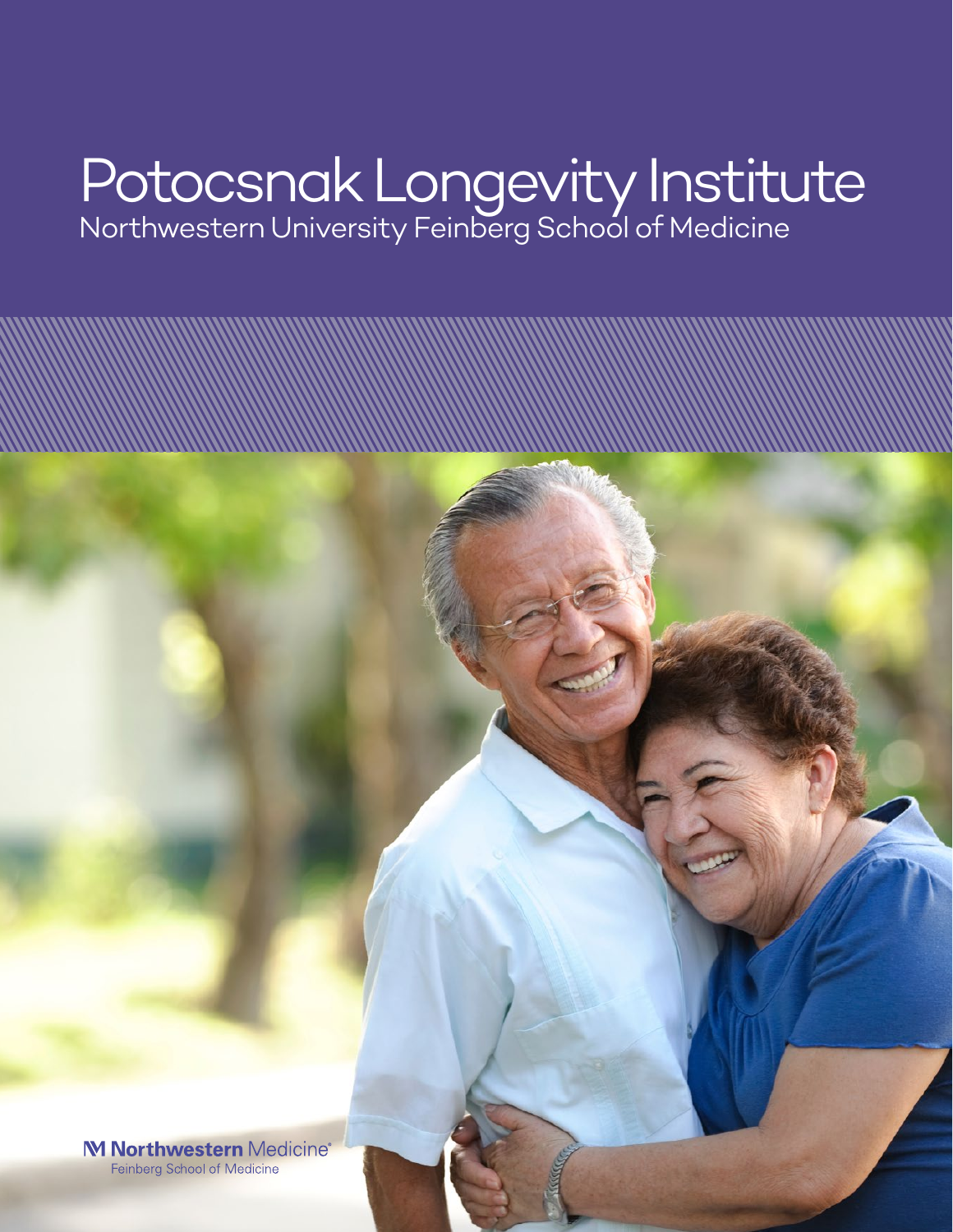## $\textcolor{red}{\text{mult}}\ \mathsf{Postosnak}\ \textsf{Longivity}\ \textsf{Institute}$ Northwestern University Feinberg School of Medicine

#### Introduction

There are complex biological changes associated with aging that affect nearly every aspect of a person's health, yet not all of us are affected in the same way. Through the new Potocsnak Longevity Institute, Northwestern scientists and experts across disciplines are studying populations that seem resistant to some of the negative consequences of aging in an attempt to figure out exactly what makes them different.



The new Potocsnak Longevity Institute, funded by a generous gift from Chicago industrialist John Potocsnak and family, is aiming to extend the human "healthspan" and will address the period of life when people are at the greatest risk for aging-related comorbidities—arthritis, dementia, heart disease, diabetes, aging-related cancer, hypertension, and frailty. With the leadership of Director Douglas E. Vaughan, MD, and Associate Director Frank Palella, MD, this institute at Northwestern University Feinberg School of Medicine will make a transformative difference in the field of aging through innovative research, training programs, and clinical care.

## The Biology of Aging

Biological aging is associated with a reduction in the body's potential to repair tissues and organs. Old cells lose regenerative capabilities in a process called senescence. Through decades of scientific discovery in the field of aging we know that senescence is biologic, rather than chronologic, and affects nearly every organ system in a measurable way.

That said, some populations are less affected than others by these biological changes. The Potocsnak Longevity Institute builds on decades of work by Dr. Vaughan and investigators across Northwestern, unifying programs studying populations that seem resistant to some of the negative consequences of aging. These include certain members of an Amish community in Berne, Indiana, who carry a unique genetic variant, and a group of cognitively young octogenarians called "SuperAgers." Other projects will continue to seek biological levers that drive aging and investigate approaches—including new drugs—to minimize the impact of aging and extend the healthy lifespan of older adults.

The Potocsnak Longevity Institute is launching with five centers that will accelerate this exciting work. We invite donors and friends to learn more about the institute and its centers and join us in propelling its breakthrough work through philanthropic support.



"Through the Potocsnak Longevity Institute, we want to make it possible to not just live longer, but to live healthily for a longer period of time. Aging is the most important risk factor for every disease we care for in adult medicine. If we can push that process back, we can push back the onset of disease."

Doug E. Vaughan, MD Director of the Potocsnak Longevity Institute Irving S. Cutter Professor of Medicine Chair of the Department of Medicine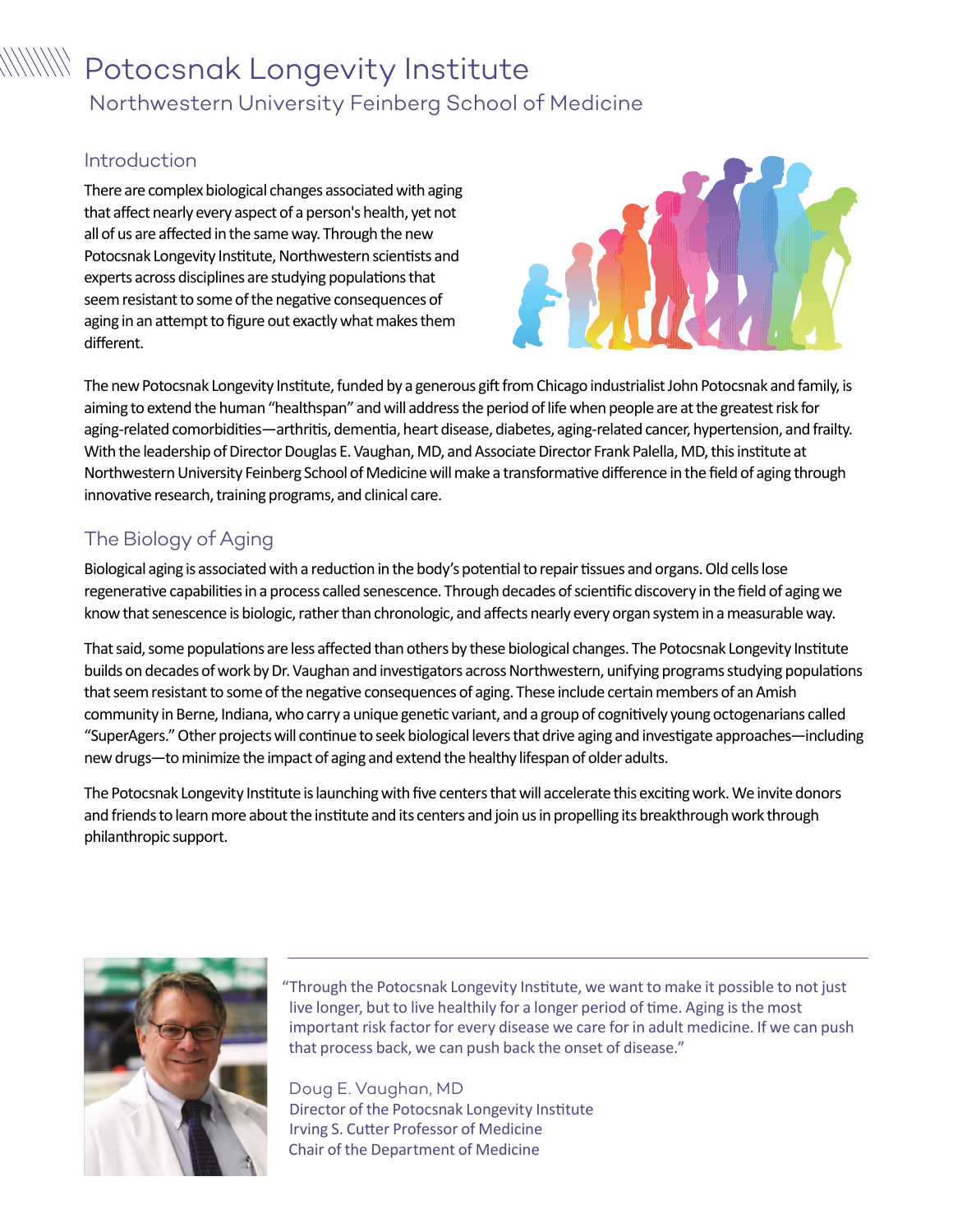## Five Interdisciplinary Centers

#### Potocsnak Center for Aging & HIV

This center stands to make a transformative impact on patient care and outcomes and to further distinguish Northwestern Medicine at the forefront of HIV-aging care and biomedical research. The science behind HIV and aging is a cornerstone of our research and can teach us about the fundamental biology of aging for all.

The center also will build partnerships with community healthcare organizations to disseminate information about current research and provide training opportunities for caregivers filling diverse roles in the care of aging people living with HIV. Training the next generation of experts in this field is also a priority of the center, with trainees gaining experience working with a diverse patient population in an intense multidisciplinary clinical and research training environment.

#### Center for Basic & Translational Biology

The Center for Basic & Translational Biology will unify existing programs in aging and longevity. There is already a tremendous amount of basic and translational research in the field of aging taking place at Northwestern. Research funding from the National Institute of Aging (NIA) has risen to more than \$40 million since 2016.

An important component of this center includes the unique opportunity to establish a permanent Northwestern satellite in Berne, Indiana, to expand and accelerate efforts to genotype and deeply phenotype approximately 12,000 adult members of a unique Swiss Amish community. This remarkable kindred harbors a novel gene mutation that appears to protect against biological aging. Northwestern would be positioned to reveal the results of this multigenerational "natural experiment" and yield institutional distinction for identifying and validating a genetic variant in humans with potential for a robust impact on human aging.

#### Human Longevity Laboratory

The Potocsnak Longevity Institute's Human Longevity Laboratory will become a preeminent clinical center for measuring biological age, velocity of aging, and impact of interventions on biological age. The laboratory will focus on developing and refining a set of genetic, molecular, physiological, and structural measures that reveal biological age and aging-related morbidity in humans.

In the not-too-distant future, individuals will be able to check into the Human Longevity Laboratory to find out how old they really are, physiologically speaking. If the news is less than optimal, clinicians will determine why and check a litany of body systems as well as one's neurological and orthopaedic health. Then, they'll be prescribed an intervention to stave off further decline or—better yet—restore their vitality. This sounds like science fiction, but is actually the mission of the Potocsnak Longevity Institute and vision for the laboratory.

#### Center for Nanoscience & Aging

Using Northwestern's expertise in nanoscience, bioengineering, and chemistry, the Center for Nanoscience & Aging will focus on and improve our ability to measure the biological age of patients and deliver new precision therapies that alter the trajectory of aging.



"The opportunities to enhance the lives of aging persons, made possible by the Potocsnak Longevity Institute, are simply staggering. Planned activities will span and integrate multiple medical disciplines across basic and clinical sciences and will involve research, education, and innovations in clinical care."

Frank J. Palella, MD Associate Director of the Potocsnak Longevity Institute Director of the Potocsnak Center for Aging & HIV Potocsnak Family-CSC Professor Professor of Medicine (Infectious Diseases)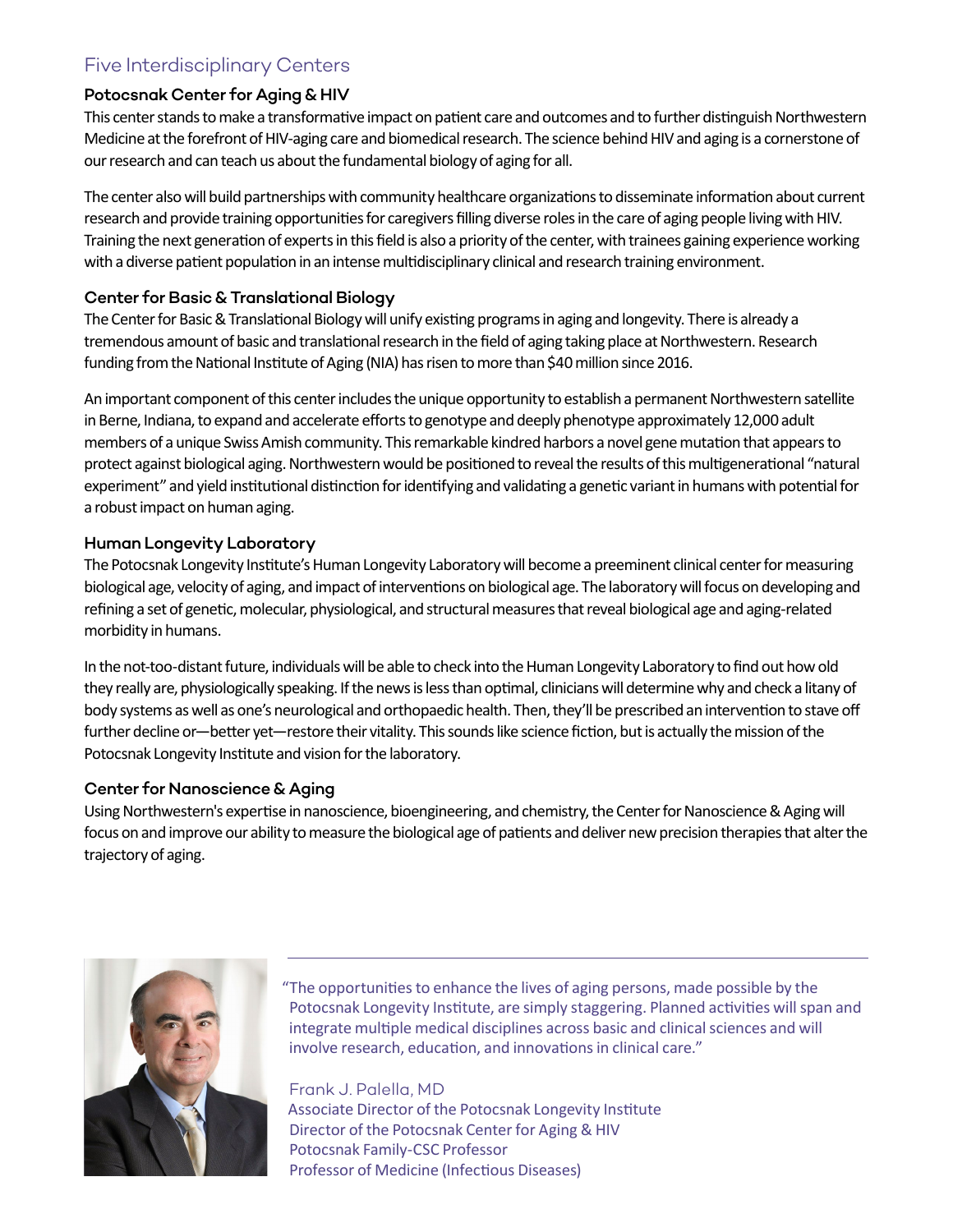Our scientists will develop novel devices to measure specific physiological parameters that reflect age. For example, the older you get, the slower you walk, your heart rate variability goes down, and blood pressure goes up. We might be able to track these types of functional changes in real time in patients enrolled in clinical trials. The goal will be to see if we can impact the patient's physiological age, maybe with specific lifestyle interventions or new therapeutics.

#### Center for Population Science & Aging

There are well-defined biochemical and genetic markers that can be used to calculate the physiological age of a person and predict their risk for aging-related diseases. These tools will only get better and more precise in the years to come.

The Center for Population Science & Aging will define the genetic, molecular, proteomic, and metabolomic signatures of aging using the power of large human biorepositories and datasets. Our scientists in this center will utilize and refine existing tools to demystify the aging process in large populations of humans at all ages.

## Training and Educating Future Clinicians and Scientists

#### Geroscience Academy

The Geroscience Academy within the Potocsnak Longevity Institute will educate and train students, clinicians, and scientists about the rapidly progressing science of aging. We want the institute to be an epicenter of aging research, but also a leader in teaching students, faculty, and the world about the rapidly evolving science of aging.

The Geroscience Academy will:

- Create a formal curriculum informed in the science of aging;
- Develop educational materials and formal courses for graduate medical education and continuing medical education;
- Host community engagement activities including seminars dealing with ethical, economic, political, and societal ramifications of extending human lifespan;
- Sponsor a global online lecture series; and
- Establish an annual award for internationally recognized leaders in our field.



## An Invitation to Partnership

Through the Potocsnak Longevity Institute and the urgent work we are pursuing, Northwestern will be recognized as one of the leading institutions in the world in the field of human aging and longevity. Generous current and new donors will help us be a driving force in science that prolongs the healthspan of people and improves the human condition worldwide. Please join us in embracing this bold vision. Your commitment will make an extraordinary difference.

### For more information about giving to the Potocsnak Longevity Institute, please contact:

Tiffany Scaparotti Assistant Dean for Development Northwestern University Feinberg School of Medicine Email: tiffany.scaparotti@northwestern.edu Phone: 312-503-3088

MaryPat Mauro Director, Major Gifts Northwestern University Feinberg School of Medicine Email: marypat.mauro@northwestern.edu Phone: 312-503-1090

For more information about the Potocsnak Longevity Institute, visit: [www.feinberg.northwestern.edu/sites/longevity](http://www.feinberg.northwestern.edu/sites/longevity)